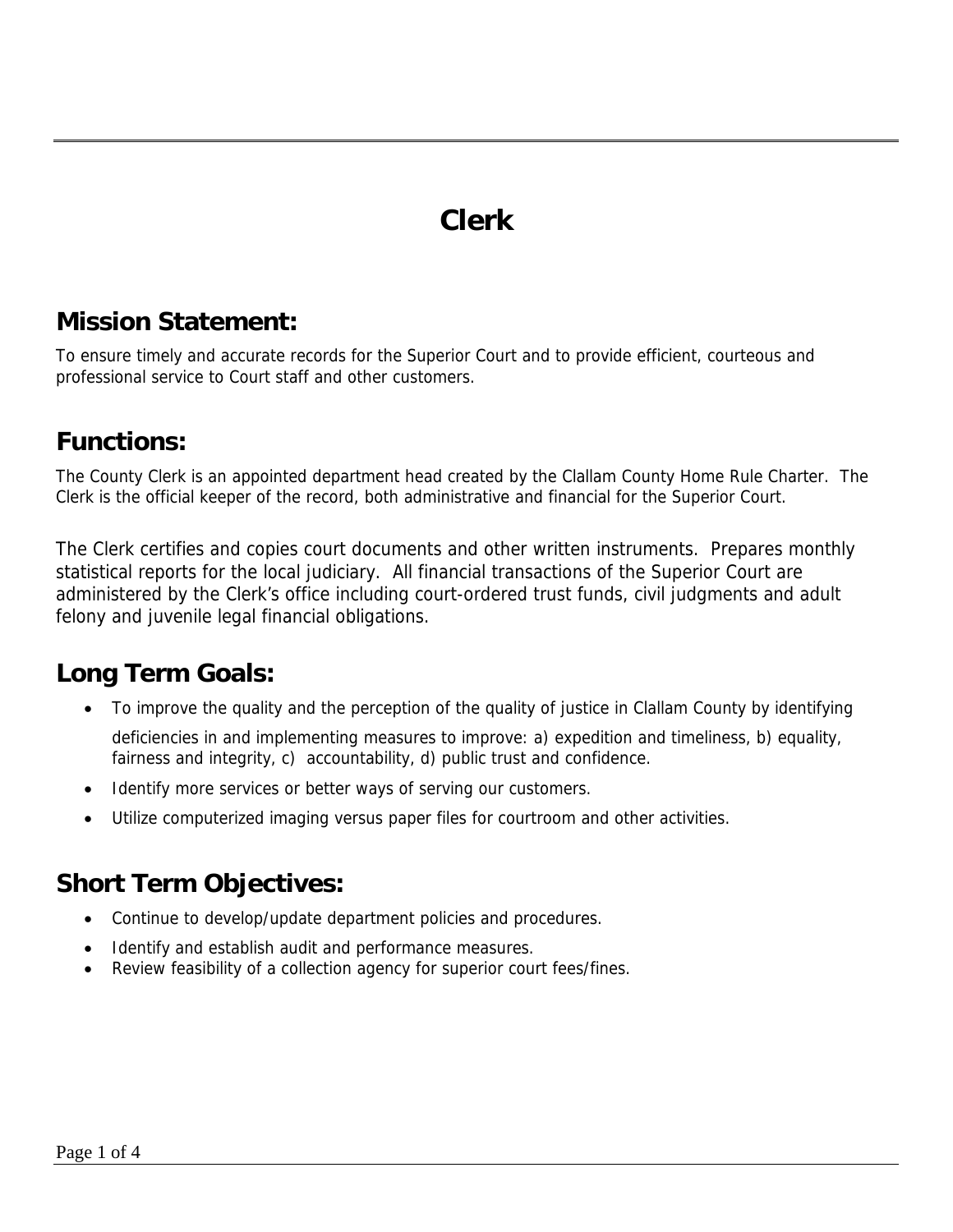#### **Accomplishments in 2009:**

- Updated Local Court Rules.
- Received grant monies and converted 158 microfilm reels to digital records for easier access and longer preservation of records.
- Had mechanical shelving installed in vault to accommodate more records in same amount of space.
- Developed and wrote records management plan.
- Identified and began assessing new fee for collections on criminal cases.
- Reduced office supply costs by going to letter size files instead of legal size.

#### **Workload Indicators:**

| Case Filings:         | 2007 Actual | 2008 Actual | 6/30/09<br>Actual | 2010<br>Estimated |
|-----------------------|-------------|-------------|-------------------|-------------------|
| Criminal              | 589         | 554         | 291               | 575               |
| Civil                 | 1,269       | 1,234       | 770               | 1,300             |
| Domestic              | 390         | 444         | 246               | 430               |
| <b>Mental Illness</b> |             | 10          | <sup>6</sup>      | 10                |
| Probate/Guardianship  | 400         | 345         | 264               | 350               |
| Adoption/Paternity    | 164         | 141         | 72                | 140               |

#### **Staffing Level:**

|                              | 2007 Actual | 2008 Actual | 6/30/09<br>Actual | 2010 Budget |
|------------------------------|-------------|-------------|-------------------|-------------|
| <b>Full Time Equivalents</b> | 8.10        | 9.04        | 9.04              | 8.56        |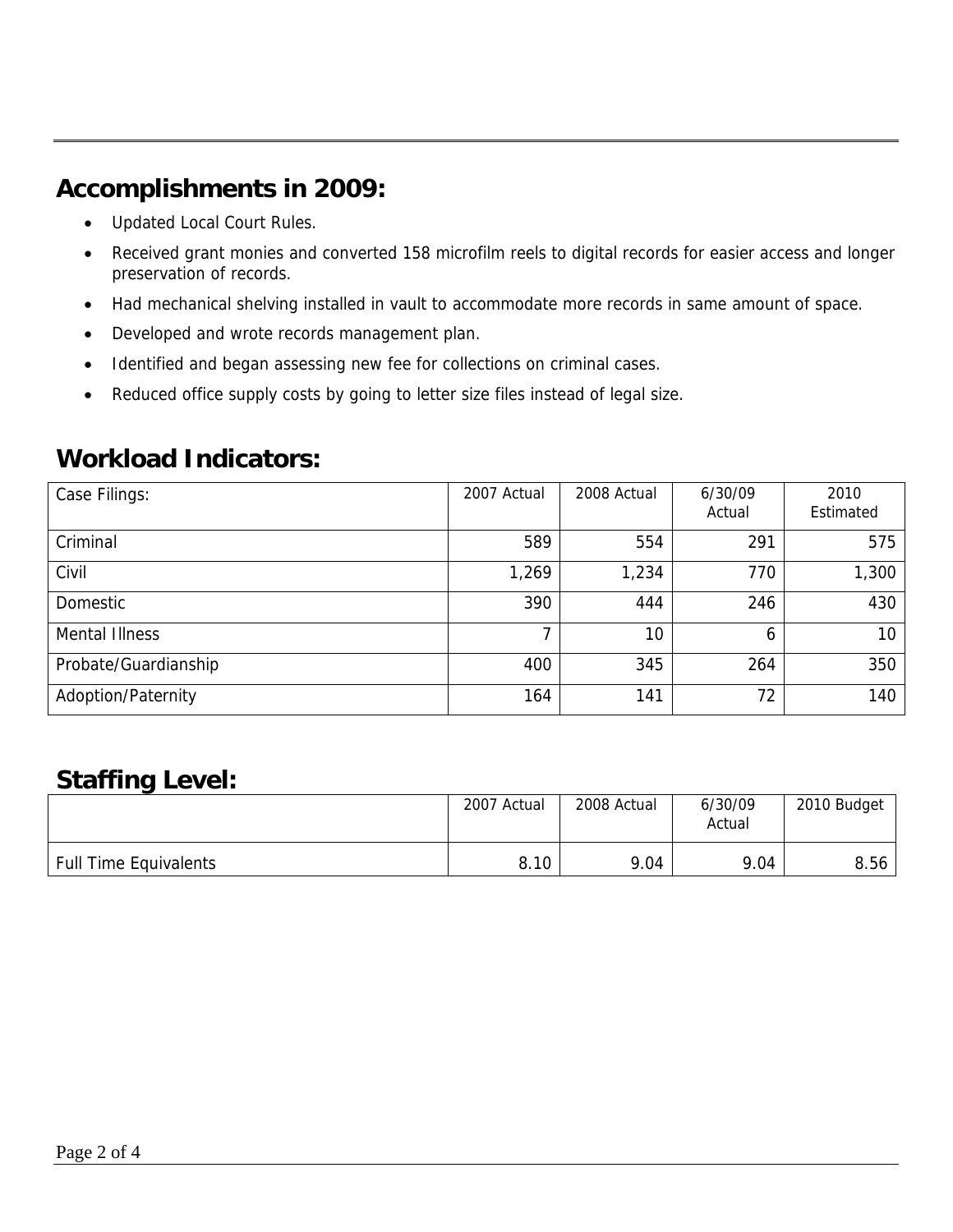# **Operating Budget**

#### **Revenues:**

|                                       | 2007 Actual    | 2008 Actual | 6/30/09<br>Actual | 2010<br><b>Budget</b> |
|---------------------------------------|----------------|-------------|-------------------|-----------------------|
| Taxes                                 | $\overline{0}$ | 0           | 0                 | 0                     |
| Licenses and Permits                  | $\overline{0}$ | 0           | 0                 | $\Omega$              |
| Intergovernmental Revenues            | 47,385         | 66,731      | 35,564            | 60,300                |
| <b>Charges for Goods and Services</b> | 237,081        | 181,370     | 106,636           | 186,551               |
| <b>Fines and Forfeits</b>             | 89,435         | 99,896      | 51,401            | 101,740               |
| <b>Miscellaneous Revenues</b>         | 18,446         | 39,043      | 3,758             | 12,300                |
| <b>Nonrevenues</b>                    | $\Omega$       | 0           | 0                 | 0                     |
| <b>Other Financing Sources</b>        | 0              | 17,124      | 4732              | 0                     |
| <b>General Tax Support</b>            | 88,762         | 120,511     | 144,199           | 218,922               |
| <b>TOTAL</b>                          | \$481,109      | \$524,675   | \$346,290         | \$579,813             |

## **Expenditures:**

|                                        | 2007 Actual    | 2008 Actual | 6/30/09<br>Actual | 2010<br><b>Budget</b> |
|----------------------------------------|----------------|-------------|-------------------|-----------------------|
| Salaries and Wages                     | 296,473        | 337,331     | 220,804           | 390,499               |
| <b>Personnel Benefits</b>              | 105,310        | 130,477     | 86,365            | 139,074               |
| <b>Supplies</b>                        | 15,057         | 16,171      | 7,813             | 13,000                |
| Other Services and Charges             | 4,957          | 11,161      | 7,308             | 13,240                |
| <b>Intergovernmental Services</b>      | $\overline{0}$ | 0           | $\Omega$          |                       |
| Capital Outlays                        | 35,279         | 5,535       | $\Omega$          | $\Omega$              |
| <b>Interfund Payments for Services</b> | 24,033         | 24,000      | 24,000            | 24,000                |
| <b>TOTAL</b>                           | \$481,109      | \$524,675   | \$346,290         | \$579,813             |